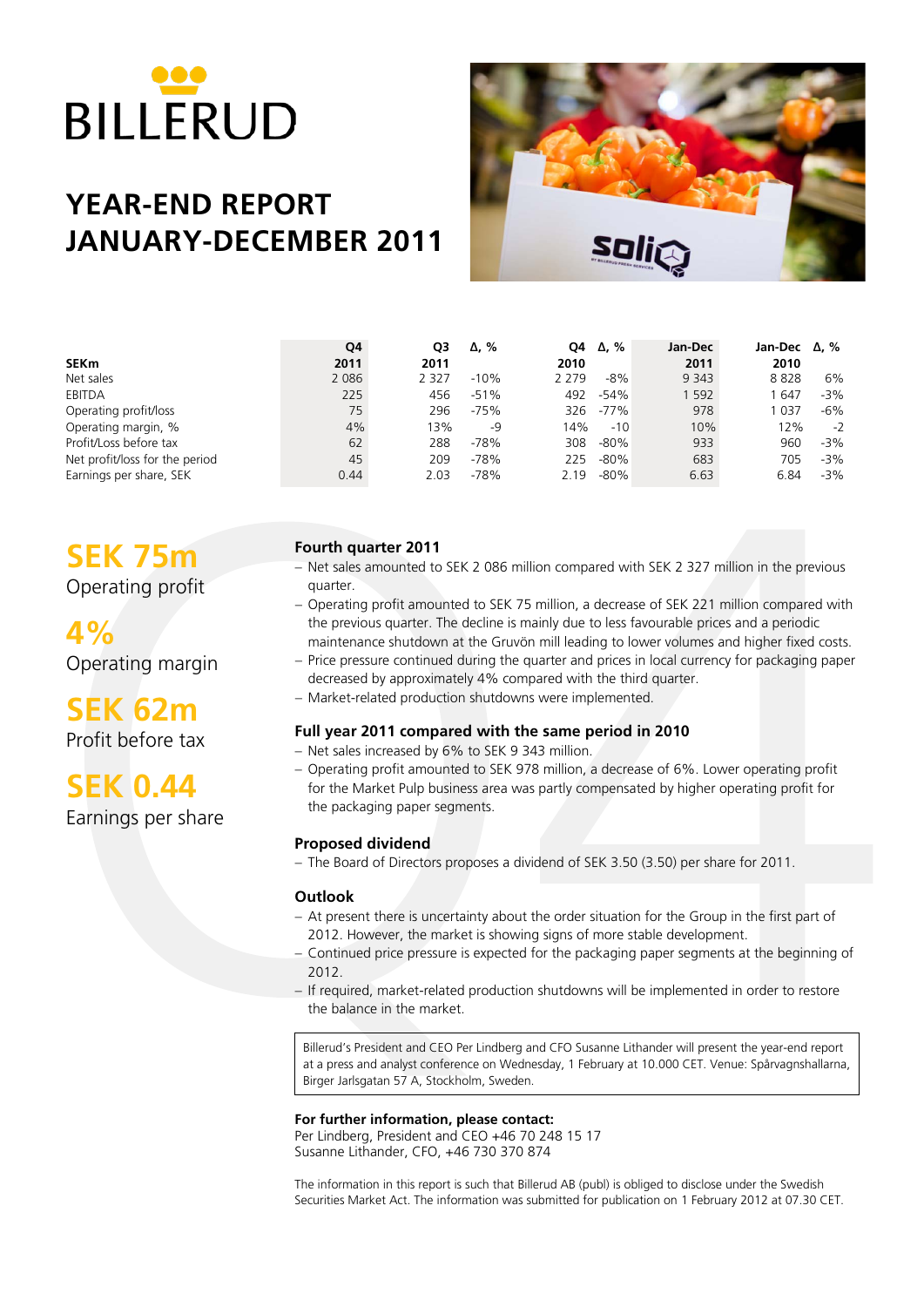

**6%** Net sales growth 2011 vs. 2010

**10%** Operating margin 2011



Per Lindberg President and CEO

Approximately 4% lower prices in local currency for packaging paper compared with the previous quarter

The price of NBSK pulp in Europe decreased by approximately USD 125 per tonne during the quarter

# **COMMENTS BY BILLERUD'S CEO PER LINDBERG**

#### **TOUGH END TO A GOOD YEAR**

"2011 was an interesting and challenging year. It started very positively with high demand and rising prices which resulted in very strong earnings. The year ended more moderately after a fall in demand in the summer and autumn, price pressure on packaging paper, falling pulp prices and decreasing customer stocks. The consequence of this was that we generated an operating margin of only  $4\%$  in the fourth quarter. Operating profit was affected by a periodic maintenance shutdown in Gruvön, market-related production shutdowns, a 4% price reduction for packaging paper and an additional fall in pulp prices. Despite this, we are delivering a very strong result for the full year with an operating margin that met our 10% target and a return on capital employed of 20%.

In order to further strengthen our competitiveness going forward a decision was made during the quarter to invest approximately SEK 900 million in the Skärblacka mill. This investment will improve energy efficiency and environmental performance as well as enabling future expansion.

We look forward with confidence to an equally interesting and challenging 2012, with a market which shows signs of stabilising but which remains uncertain and difficult to predict."

### **MARKET**

Billerud offers the global packaging market innovative and sustainable products and services. The Group has a leading position in primary fibre-based packaging paper. The packaging market shows continued positive long-term development primarily due to increased globalisation, greater prosperity and changed consumption patterns. In addition to packaging paper, Billerud sells the surplus of long-fibre pulp, Northern Bleached Softwood Kraft (NBSK), which is not used in its own production.

For the packaging paper segments the order situation during the quarter was at lower levels than normal. Compared to the previous quarter, the order situation for sack and kraft paper during the quarter was relatively stable and for primary fibre-based containerboard less favourable. As in the previous quarter, customers continued to focus on reducing their capital tied up in stocks. Price pressure continued during the quarter. Prices in local currency decreased by approximately 4% during the quarter compared with the third quarter. In order to restore the balance in the market, Billerud implemented market-related shutdowns during the quarter, primarily relating to sack and kraft paper production. Further market information per business area is provided on pages 5-6.

The market for NBSK pulp continued to weaken during the quarter compared with the previous quarter. Several non-integrated producers of NBSK implemented market-related production shutdowns during the quarter in order to restore the market balance. The price level in Europe fell to approximately USD 825 per tonne at the end of the quarter, compared with approximately USD 950 per tonne at the end of the previous quarter.

# **SALES VOLUMES**

| ktonnes         | $04 - 11$ | $O3 - 11$      | Δ. %             | O4 -10 | Δ. % |
|-----------------|-----------|----------------|------------------|--------|------|
| Packaging paper | 227       | 244            | $\sim$ $\lambda$ | 242    | -b   |
| Market pulp     | 88        | Q <sub>1</sub> | - 3              |        |      |
| Total           | 315       | 335            | -6               | 323    | -2   |

6% lower sales volumes

During the fourth quarter of 2011 Billerud's total sales volumes amounted to 315 000 tonnes, a decrease of 6% compared with the previous quarter. The decrease was mainly due to a periodic maintenance shutdown at the Gruvön mill. In addition, market-related production shutdowns were implemented to a greater extent which had a negative impact on volumes for packaging paper. The market-related production shutdowns were intended to restore market balance and mainly affected the Packaging & Speciality Paper business area.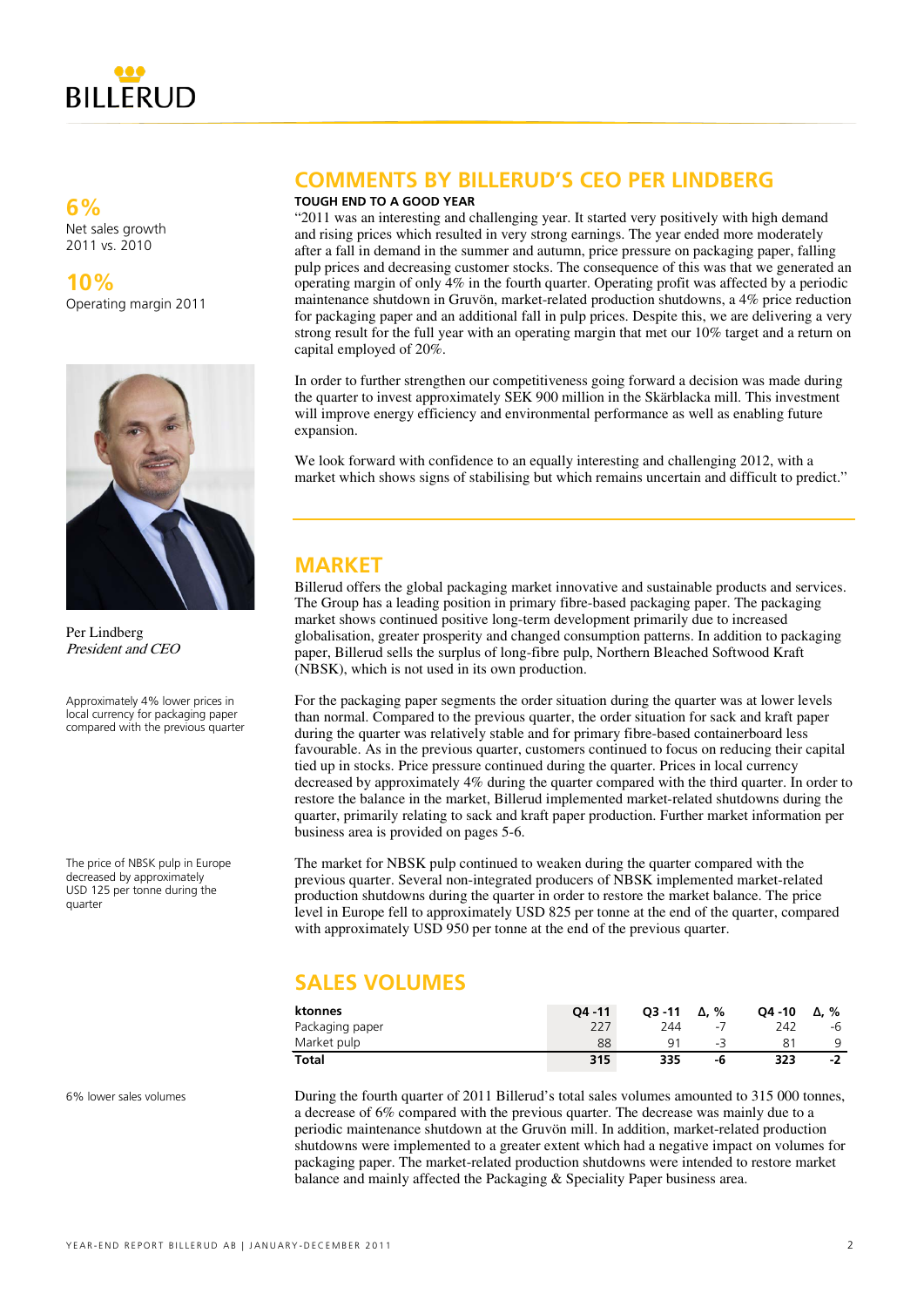

NET SALES



**OPERATING PROFIT** 



The decline in operating profit is mainly due to less favourable prices and a periodic maintenance shutdown at the Gruvön mill leading to lower volumes and higher fixed costs.

8% operating margin for packaging paper and -6% for market pulp

### **SALES AND RESULTS**

### **FOURTH QUARTER COMPARED WITH THIRD QUARTER**

Net sales amounted to SEK 2 086 million, a decrease of 10% compared with the third quarter. mainly attributable to lower sales volumes and less favourable prices.

Operating profit amounted to SEK 75 million, a decrease of SEK 221 million. The change in operating profit is shown in the table below. The operating margin amounted to 4% (13).

| <b>CHANGE IN OPERATING PROFIT COMPARED WITH PREVIOUS QUARTER</b> |  |  |  |
|------------------------------------------------------------------|--|--|--|
|                                                                  |  |  |  |

| <b>SEKm</b>                                           | $O1 - 11$<br>$/04 - 10$ | $O2 - 11$<br>$/01 - 11$ | $O3 - 11$<br>$/02 - 11$ | $04 - 11$<br>$/Q3 - 11$ |
|-------------------------------------------------------|-------------------------|-------------------------|-------------------------|-------------------------|
| Sales and production volumes,                         |                         |                         |                         |                         |
| incl. product mix                                     | 51                      | -83                     | $-22$                   | $-26$                   |
| Selling prices (in respective sales currency)         | 46                      | 81                      | $-35$                   | $-111$                  |
| Change in variable costs                              | $-78$                   | -5                      | 26                      | $-24$                   |
| Change in fixed costs                                 | 49                      | $-51$                   | 57                      | $-63$                   |
| Change in depreciation                                | 13                      |                         | -9                      | 10                      |
| Effects of exchange rate fluctuations, incl. hedging* | $-75$                   | $-1$                    | 4                       | $-7$                    |
| Total change in operating profit/loss                 | 6                       | -57                     | 21                      | $-221$                  |

\* Effects of exchange rate fluctuations totalling SEK -7 million comprise the following components: changed spot rates SEK 22 million, currency hedging SEK 49 million and currency effects from remeasurement of trade receivables and payments from customers SEK -78 million.

A periodic maintenance shutdown was charged against the fourth quarter with costs of SEK 97 million compared with SEK 42 million in the third quarter. Lower sales and production volumes had a negative effect on operating profit of SEK 26 million. Changed selling prices in local currency had a negative impact of SEK 111 million. Prices in local currency for the packaging paper segments decreased by an average of 4% compared with the previous quarter. Variable costs increased by SEK 24 million, of which the effect of higher wood prices was SEK 10 million. Fixed costs increased by SEK 63 million, mainly due to maintenance costs and seasonally higher personnel costs.

#### **OPERATING PROFIT PER BUSINESS AREA**

| <b>Business area</b>         | Operating margin, % |           | <b>Operating profit/loss, SEKm</b> | <b>Deviation</b> |        |
|------------------------------|---------------------|-----------|------------------------------------|------------------|--------|
| (share of sales)             | $04 - 11$           | $O3 - 11$ | $04 - 11$                          | $O3 - 11$        |        |
| Packaging & Speciality Paper |                     |           |                                    |                  |        |
| and Packaging Boards         | 8%                  | 15%       | 125                                | 262              | $-137$ |
| Packaging paper (approx.     |                     |           |                                    |                  |        |
| 80%)                         |                     |           |                                    |                  |        |
| Market Pulp                  | $-6\%$              | 6%        | $-24$                              | 30               | -54    |
| Market pulp (approx. 20%)    |                     |           |                                    |                  |        |
| Currency hedging and other   | na                  | na        | $-26$                              | 4                | $-30$  |
| Group                        | 4%                  | 13%       | 75                                 | 296              | -221   |

In addition to the three business areas, the Group includes Currency hedging, etc., and Other and eliminations according to the specification on page 15.

Operating profit for packaging paper (Packaging & Speciality Paper and Packaging Boards) decreased by SEK 137 million, corresponding to a decrease in the operating margin from 15% to 8%. The decrease is mainly explained by less favourable prices and higher costs and lower volumes attributable to a periodic maintenance shutdown. Operating profit for Market Pulp decreased by SEK 54 million, mainly due to lower prices. The operating margin amounted to -6% compared with 6%. Further financial information per business area is provided on pages 5-7.

Net financial items amounted to SEK -13 million (-8). Profit before tax amounted to SEK 62 million and estimated tax was SEK -17 million. Net profit therefore amounted to SEK 45 million.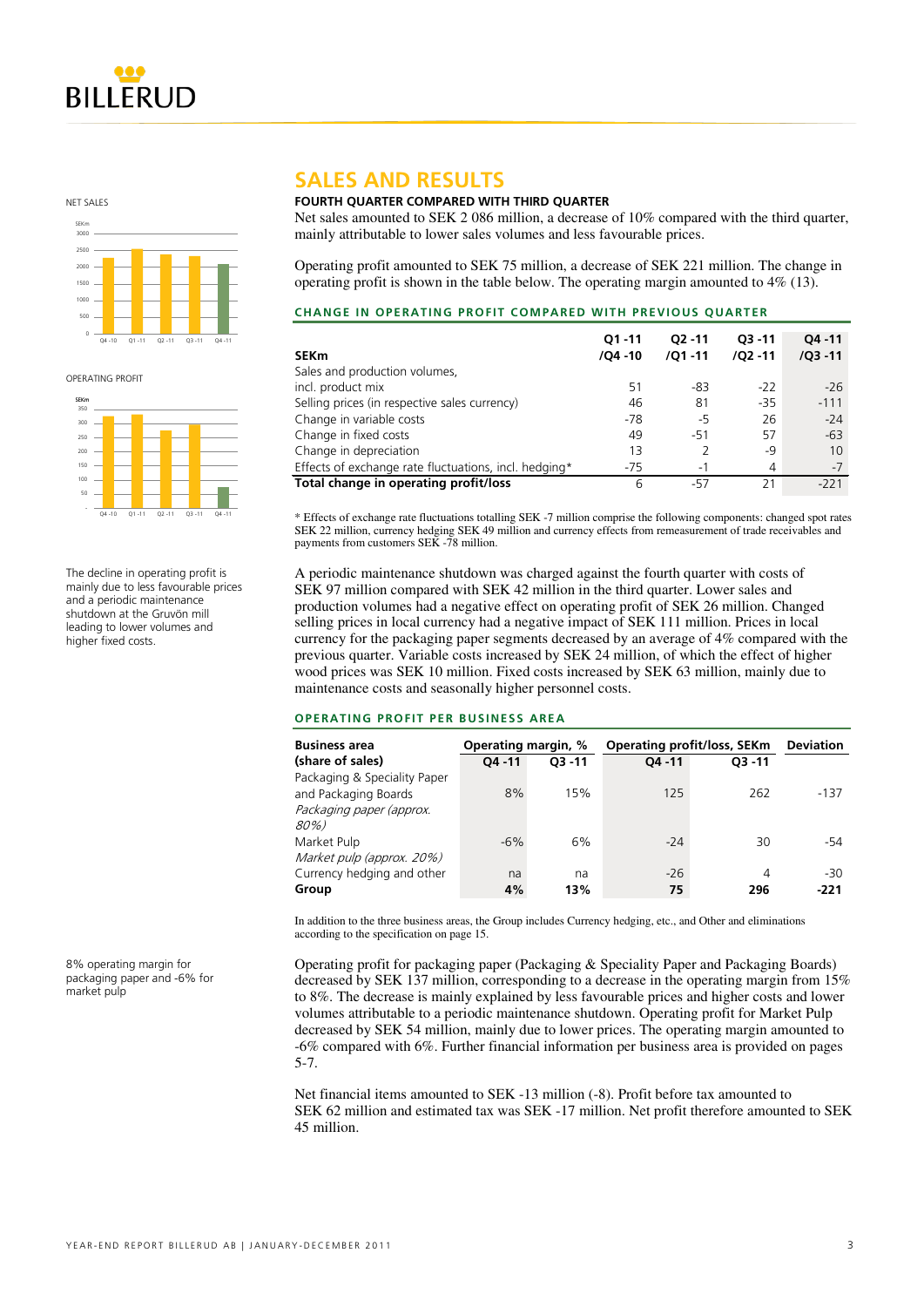

Net sales decreased by 8%

Operating profit decreased by SEK 251 million

6% growth in net sales

Operating profit decreased by SEK 59 million

#### **FOURTH QUARTER COMPARED WITH THE SAME PERIOD IN 2010**

Net sales decreased by 8% compared with the same period in the previous year.

Operating profit decreased by SEK 251 million, which was largely due to less favourable prices, lower sales volumes and higher variable costs (see table below). No periodic maintenance shutdowns took place during the same period in 2010. The operating margin reached 4% (14).

#### **FULL YEAR 2011 COMPARED WITH THE SAME PERIOD IN 2010**

Net sales amounted to SEK 9 343 million, an increase of 6% compared with the same period in the previous year. Improved prices and higher sales volumes are the main reasons for the increase.

Operating profit amounted to SEK 978 million, a decrease of SEK 59 million. Lower operating profit for the Market Pulp business area was partly compensated by higher operating profit for the packaging paper segments. Information about the changed operating profit items is provided in the table below. Variable costs increased by SEK 243 million, of which the effect of higher wood prices was SEK 212 million. The operating margin amounted to 10% (12).

#### **CHANGE IN OPERATING PROFIT COMPARED WITH THE SAME PERIOD IN THE PREVIOUS YEAR**

|                               | $O1 - 11$  | $O2 - 11$ | $Q3 - 11$                | $04 - 11$                | Jan-Dec-11  |
|-------------------------------|------------|-----------|--------------------------|--------------------------|-------------|
| <b>SEKm</b>                   | $/01 - 10$ | /Q2 -10   | $/Q3 - 10$               | $/04 - 10$               | /Jan-Dec-10 |
| Sales and production volumes, |            |           |                          |                          |             |
| incl. product mix             | 10         | 80        | 5                        | $-73$                    | 22          |
| Selling prices (in respective |            |           |                          |                          |             |
| sales currency)               | 481        | 343       | 169                      | $-50$                    | 943         |
| Strike compensation           |            | $-77$     | $\overline{\phantom{a}}$ | $\overline{\phantom{0}}$ | $-77$       |
| Change in variable costs      | -88        | $-57$     | $-28$                    | $-70$                    | $-243$      |
| Change in fixed costs         | $-22$      | $-36$     | $-26$                    | -8                       | $-92$       |
| Change in depreciation        | $-7$       | $-2$      | $-11$                    | 16                       | $-4$        |
| Effects of exchange rate      |            |           |                          |                          |             |
| fluctuations, incl. hedging*  | $-276$     | $-177$    | -89                      | -66                      | $-608$      |
| Total change in operating     | 98         | 74        | 20                       | $-251$                   | $-59$       |
| profit/loss                   |            |           |                          |                          |             |

\* Effects of exchange rate fluctuations totalling SEK -608 million comprise the following components: changed spot rates SEK -683 million, currency hedging SEK -154 million and currency effects from remeasurement of trade receivables and payments from customers SEK 229 million.

Net financial items amounted to SEK -45 million (-77), an improvement of SEK 32 million which is explained by lower debt. Profit before tax amounted to SEK 933 million and estimated tax was SEK -250 million. Net profit therefore amounted to SEK 683 million.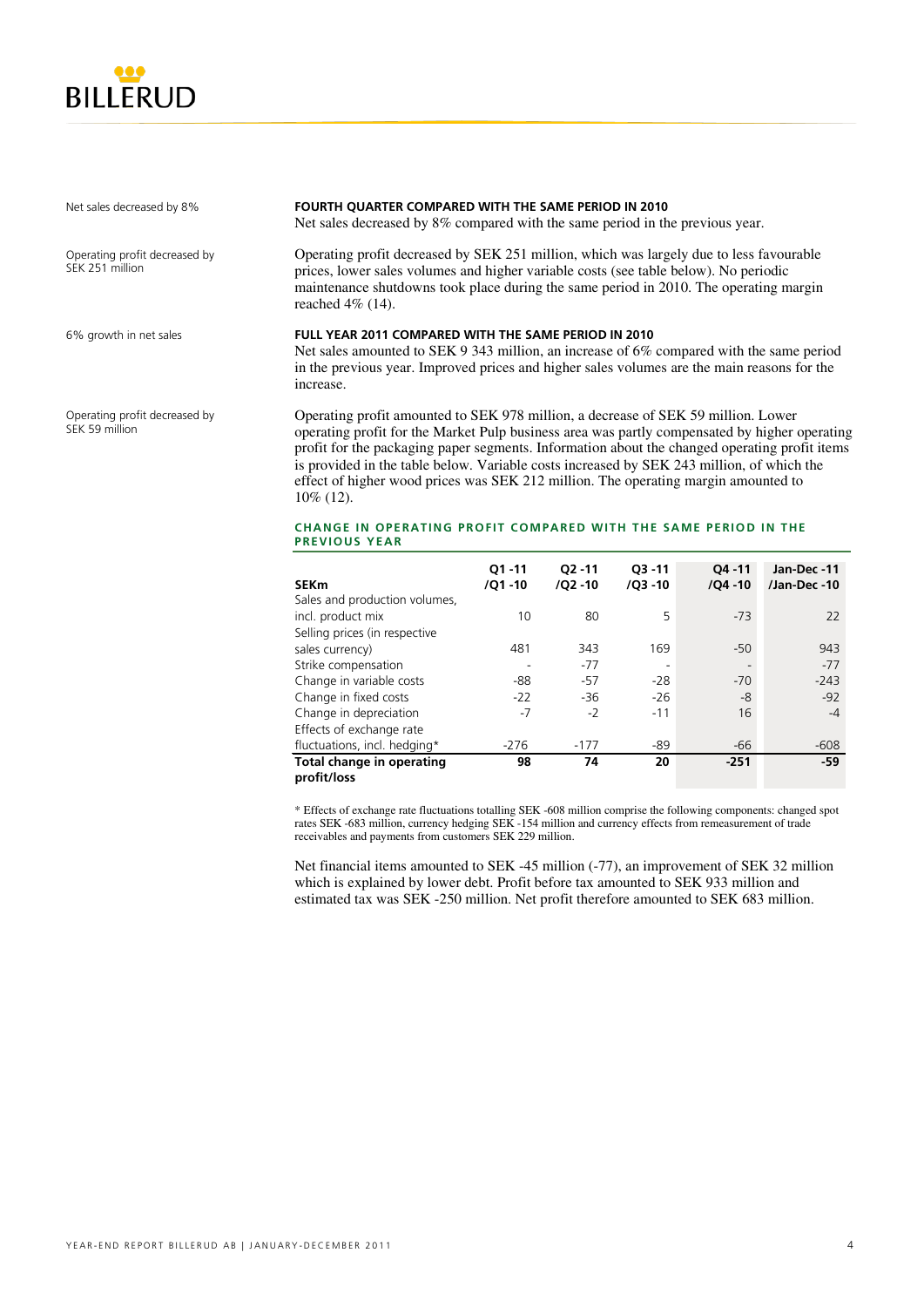

SHARE OF GROUP'S NET SALES OA -11



OPERATING PROFIT



### **PACKAGING & SPECIALITY PAPER BUSINESS AREA**

Packaging & Speciality Paper offers technically advanced kraft and sack paper for packaging for food, industrial applications and carrier bags, as well as services within packaging optimisation and design. Europe and Asia are the largest markets.

|                              |           | <b>Ouarter</b> | <b>Full year</b> |         |         |
|------------------------------|-----------|----------------|------------------|---------|---------|
| <b>SEKm</b>                  | $04 - 11$ | $O3 - 11$      | $O4 - 10$        | 2011    | 2010    |
| Net sales                    | 941       | 1056           | 1 0 2 0          | 4 2 9 3 | 4 1 6 6 |
| Other income                 |           |                |                  |         | 40      |
| Operating expenses, other    | $-801$    | $-835$         | $-797$           | $-3525$ | $-3461$ |
| Depreciation and impairment  | $-75$     | $-78$          | $-93$            | $-318$  | $-328$  |
| <b>Operating profit/loss</b> | 65        | 143            | 131              | 450     | 417     |
| Operating margin, %          | 7%        | 14%            | 13%              | 10%     | 10%     |
| Sales volumes, ktonnes       | 112       | 119            | 121              | 507     | 524     |

### **FOURTH QUARTER**

Operating profit amounted to SEK 65 million, a decrease of SEK 78 million compared with the previous quarter. The decrease is mainly explained by lower prices but also by higher costs.

Compared with the same period in 2010 operating profit decreased by SEK 66 million, which is due to lower sales volumes, mainly related to market-related production shutdowns and periodic maintenance shutdown, and higher variable costs.

### **FULL YEAR**

Operating profit increased by SEK 33 million to SEK 450 million compared with the same period in the previous year, mainly due to improved prices which compensated for higher variable costs and lower sales volumes.

### **MARKET DEVELOPMENT**

The order situation for sack and kraft paper was lower than normal during the quarter. For sack paper the order situation during the quarter was stable compared with the second half of the third quarter. Towards the end of the fourth quarter, the order situation for sack paper improved to some extent. The order situation for kraft paper during the quarter was stable compared with the previous quarter, a situation which still applied at the end of the quarter. As in the previous quarter, customers continued to reduce their capital tied up in stocks. Price pressure continued during the quarter. The price level in local currency deteriorated for all products compared with the previous quarter. In order to restore market balance, marketrelated production shutdowns were implemented during the quarter.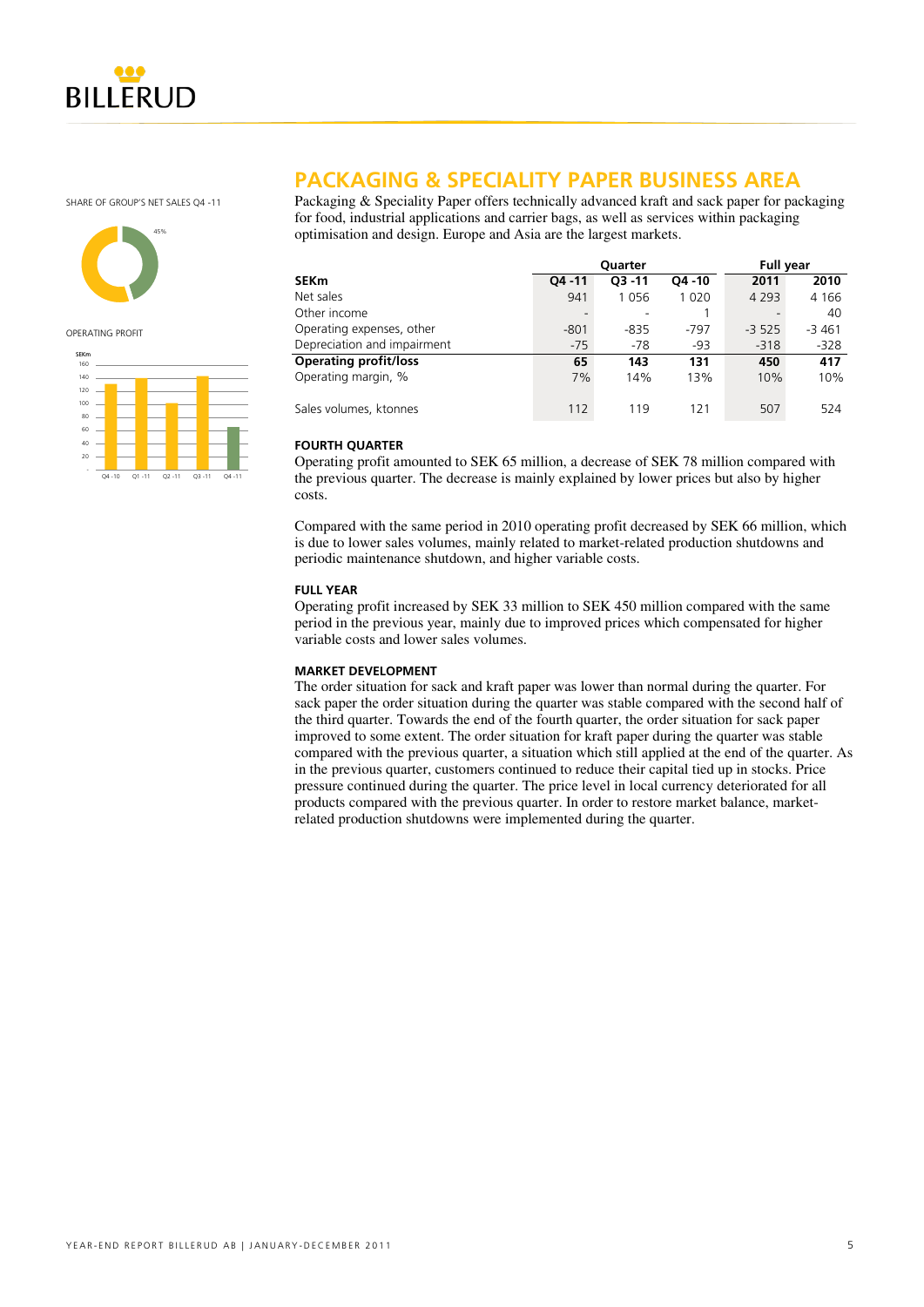

SHARE OF GROUP'S NET SALES O4 -11



OPERATING PROFIT



## **PACKAGING BOARDS BUSINESS AREA**

The Packaging Boards business area develops and sells containerboard for packaging for fruit and vegetables, consumer goods and transport packaging. The offering also includes liquid board and board for paper cups (Cup Stock) as well as packaging optimisation services. Europe is the largest market.

|                              |           | Quarter   |           | <b>Full year</b> |         |  |
|------------------------------|-----------|-----------|-----------|------------------|---------|--|
| SEKm                         | $04 - 11$ | $O3 - 11$ | $O4 - 10$ | 2011             | 2010    |  |
| Net sales                    | 644       | 696       | 648       | 2 7 7 2          | 2 4 2 8 |  |
| Other income                 |           |           |           |                  | 26      |  |
| Operating expenses, other    | $-542$    | $-537$    | $-485$    | $-2238$          | $-2023$ |  |
| Depreciation and impairment  | $-42$     | $-40$     | $-41$     | $-164$           | $-160$  |  |
| <b>Operating profit/loss</b> | 60        | 119       | 122       | 370              | 271     |  |
| Operating margin, %          | 9%        | 17%       | 19%       | 13%              | 11%     |  |
| Sales volumes, ktonnes       | 115       | 125       | 121       | 504              | 482     |  |

### **FOURTH QUARTER**

Operating profit amounted to SEK 60 million, a decrease of SEK 59 million compared with the previous quarter. The decrease is explained by increased costs and lower sales volumes due to the maintenance shutdown at the Gruvön mill, where a large part of the business area's production takes place. The business area has to bear approximately 60% of the total costs for a periodic maintenance shutdown at Gruvön. In addition, lower prices had a negative impact on operating profit.

Compared with the same period in 2010 operating profit decreased by SEK 62 million. The decrease is partly explained by lower sales volumes and higher fixed costs, which are due to the fact that no maintenance shutdown took place at the business area's most important mill, Gruvön, during the same period in the previous year. Furthermore, variable costs increased.

### **FULL YEAR**

Operating profit increased by SEK 99 million to SEK 370 million compared with the same period in the previous year due to improved prices and higher sales volumes.

### **MARKET DEVELOPMENT**

The order situation continued to deteriorate during the quarter compared with the previous quarter, a situation which still applied at the end of the quarter. The order situation in the fourth quarter was at lower levels than normal. During the quarter customers reduced their stocks to a greater extent. Price pressure continued during the quarter which led to a less favourable price level in local currency for most products compared with the previous quarter.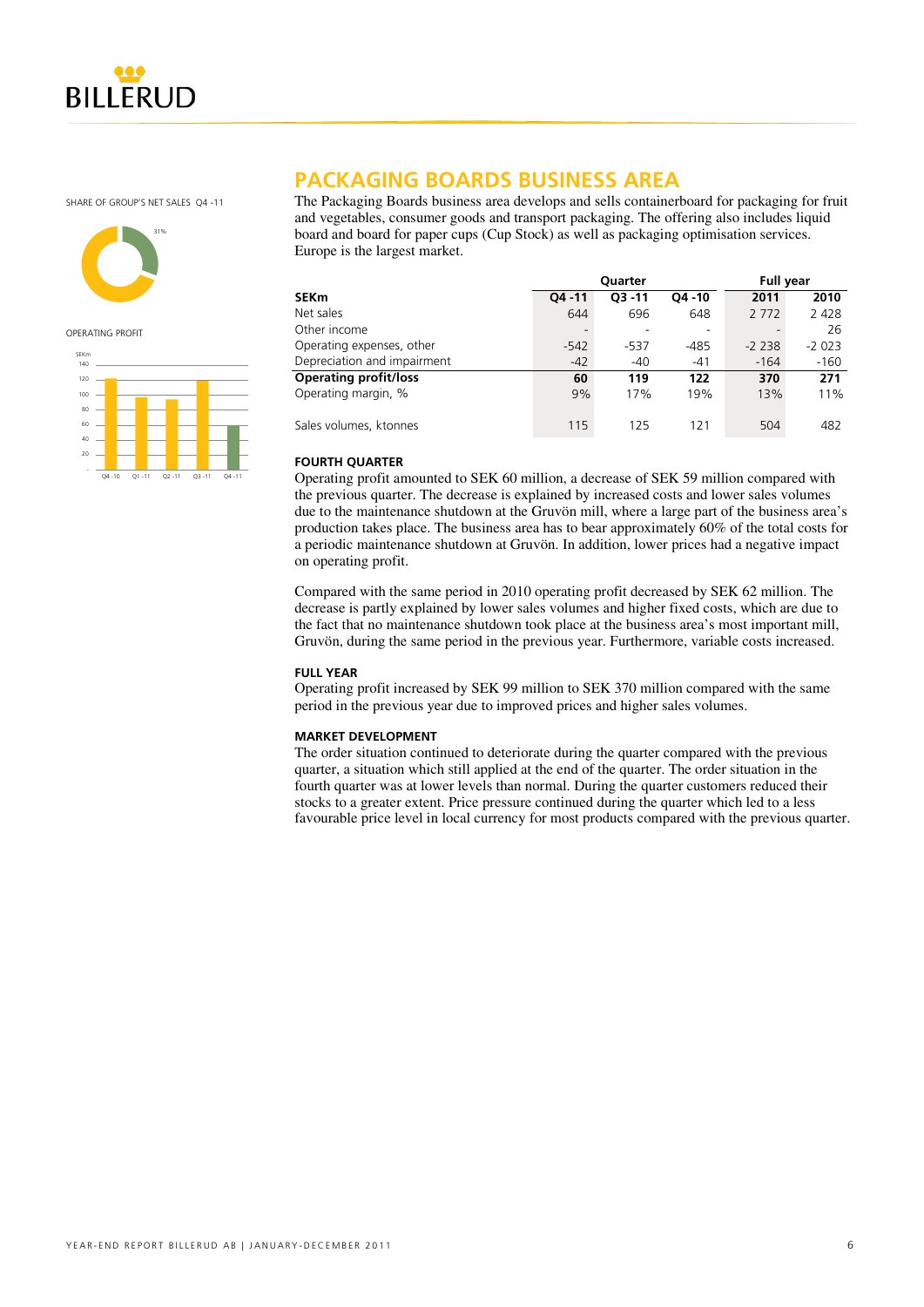

SHARE OF GROUP'S NET SALES OA -11



OPERATING PROFIT



### **MARKET PULP BUSINESS AREA**

The Market Pulp business area is responsible for sales of long-fibre market pulp to among others manufacturers of tissue, printing and writing paper, and packaging paper. The largest markets are Europe and Asia.

|                             |           | Quarter   | <b>Full year</b> |         |         |
|-----------------------------|-----------|-----------|------------------|---------|---------|
| <b>SEKm</b>                 | $04 - 11$ | $O3 - 11$ | $O4 - 10$        | 2011    | 2010    |
| Net sales                   | 416       | 465       | 450              | 1752    | 1731    |
| Other income                |           |           |                  |         | 12      |
| Operating expenses, other   | $-410$    | $-405$    | -367             | $-1574$ | $-1352$ |
| Depreciation and impairment | $-30$     | $-30$     | $-30$            | $-114$  | $-115$  |
| Operating profit/loss       | $-24$     | 30        | 53               | 64      | 276     |
| Operating margin, %         | $-6%$     | 6%        | 12%              | 4%      | 16%     |
| Sales volumes, ktonnes      | 88        | 91        | 81               | 343     | 301     |

### **FOURTH QUARTER**

Operating loss amounted to SEK 24 million, a decrease of SEK 54 million compared with the previous quarter. Less favourable prices in local currency were compensated to some extent by an improved currency situation. The write-down of the value of finished goods stocks due to the less favourable pulp price during the quarter had a negative impact on operating profit.

Compared with the corresponding period in 2010 operating profit fell by SEK 77 million due to lower prices in local currency but also to a less favourable currency situation.

### **FULL YEAR**

Operating profit decreased by SEK 212 million to SEK 64 million compared with the same period in the previous year, mainly due to a less favourable currency situation.

#### **MARKET DEVELOPMENT**

The market for NBSK pulp continued to weaken during the quarter compared with the previous quarter. Several non-integrated producers of NBSK implemented market-related production shutdowns during the quarter in order to restore the market balance. The price level in Europe fell to approximately USD 825 per tonne at the end of the quarter, compared with approximately USD 950 per tonne at the end of the previous quarter.

### **CURRENCY HEDGING**

During 2011 net flows were hedged at EUR/SEK 9.28 (10.56), USD/SEK 6.92 (7.56) and GBP/SEK 10.71 (11.46). Currency hedging had an overall earnings impact of SEK 44 million (79) for the fourth quarter and SEK 190 million (344) for 2011 (compared with if no hedging had taken place).

Billerud's outstanding forward exchange contracts at 31 December 2011 had a market value of SEK 35 million. Of this SEK 18 million, which is the part of the contracts matched by trade receivables, affected earnings in the fourth quarter. Other contracts had a market value of SEK 17 million.

#### **HEDGED PORTION OF CURRENCY FLOW FOR EUR, USD AND GBP AND EXCHANGE RATES AGAINST SEK (31 DECEMBER 2011)**

| Currency   |                                     | $O1 - 12$ | $02 - 12$ | $O3 - 12$ |       | Q4 -12 Total 12 months |
|------------|-------------------------------------|-----------|-----------|-----------|-------|------------------------|
| EUR.       | Share of net flow                   | 92%       | 68%       | 41%       | 17%   | 54%                    |
|            | Rate                                | 9.35      | 9.19      | 9.22      | 9.19  | 9.26                   |
| <b>USD</b> | Share of net flow                   | 92%       | 60%       | 41%       | 19%   | 53%                    |
|            | Rate                                | 6.65      | 6.71      | 6.79      | 6.90  | 6.71                   |
| GBP        | Share of net flow                   | 85%       | 60%       | 38%       | 15%   | 50%                    |
|            | Rate                                | 10.59     | 10.56     | 10.68     | 10.75 | 10.61                  |
|            | Market value of currency contracts* | 21        |           | 5         |       | 35                     |

\*As of 31 December 2011.

Billerud continuously hedges approximately 50% of forecasted net flows over the next 12 month period but in accordance with the financial policy is also able to extend currency hedging to 100% of net flows over the next 15 months.

SEK 44 million earnings impact for the quarter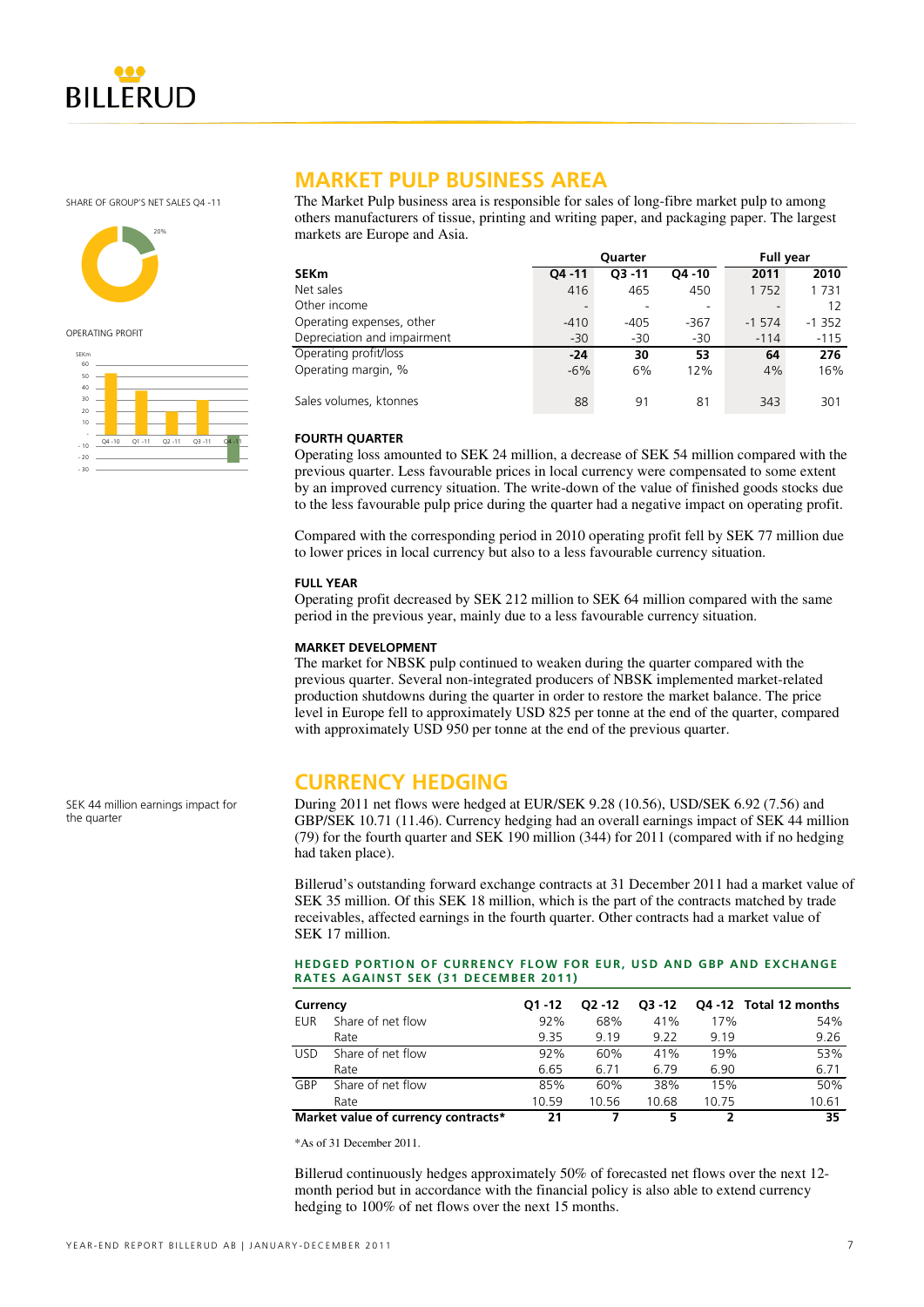

SEK 179 million in gross investments for the quarter

RETURN, % (ROLLING 12 MONTHS)



### **INVESTMENTS AND CAPITAL EMPLOYED**

Gross investments including company acquisitions for the fourth quarter amounted to SEK 179 million (83) and SEK 512 million (334) for the full year 2011.

Billerud's capital employed at 31 December 2011 amounted to SEK 4 639 million (4 792). Return on capital employed, calculated over the past 12-month period, amounted to 20% (21). If the effects of currency hedging are excluded, return on capital employed was 16% (14). Return on equity after tax was 14% (17).

# **CASH FLOW AND FINANCIAL POSITION**

#### **SUMMARY CASH FLOW STATEMENT**

| <b>SEKm</b>                                   | <b>Ouarter</b> |           | <b>Full year</b>        |         |  |
|-----------------------------------------------|----------------|-----------|-------------------------|---------|--|
| (positive figure indicates reduction in debt) | $04 - 11$      | $04 - 10$ | Jan-Dec -11 Jan-Dec -10 |         |  |
| Operating surplus, etc.                       | 238            | 583       | 1 604                   | 1625    |  |
| Change in working capital, etc.               | 48             | $-115$    | $-113$                  | $-147$  |  |
| Net financial items, taxes, etc.              | $-12$          | $-7$      | $-219$                  | -85     |  |
| Cash flow from operating activities           | 274            | 461       | 1 2 7 2                 | 1 3 9 3 |  |
| Current net investments                       | $-178$         | -81       | $-510$                  | $-331$  |  |
| Operating cash flow                           | 96             | 380       | 762                     | 1062    |  |
| Dividend                                      |                |           | $-361$                  | $-52$   |  |
| Other items, not affecting cash flow          | -4             | $-10$     | $-13$                   | $-13$   |  |
| Change in net debt during                     |                |           |                         |         |  |
| the period                                    | 92             | 370       | 388                     | 997     |  |

Cash flow from operating activities in 2011 amounted to SEK 1 272 million (1 393) and operating cash flow was SEK 762 million (1 062).

Interest-bearing net cash at 31 December 2011 amounted to SEK 233 million, compared with an interest-bearing net debt of SEK 155 million at the end of 2010. The Group's net debt/equity ratio at the end of the period was -0.05 (0.03). Billerud's financial target for the net debt/equity ratio is between 0.60 and 0.90 over a business cycle. The present net debt/equity ratio is therefore lower than the average net debt/equity ratio aimed for over time.

### **FINANCING**

A bond loan amounting to SEK 150 million was repaid during the third quarter of 2011.

During the first quarter of 2011 the SEK 1 200 million syndicated credit facility which matures in 2012 was replaced with a new 5-year facility amounting to SEK 801 million with a consortium of banks.

Interest-bearing loans amounted to SEK 819 million at 31 December 2011. Of this amount, utilisation of the syndicated credit facility (maximum: SEK 801 million) accounted for SEK 117 million, bond loans for SEK 675 million, utilisation of Billerud's commercial paper programme (maximum: SEK 1 500 million) for SEK 0 million and other interest-bearing liabilities for SEK 27 million.

### **PARENT COMPANY**

The parent company Billerud AB includes the Gruvön mill, the sales organisation for the Nordic market and markets outside Europe, and the head office functions.

Net sales in 2011 amounted to SEK 4 151million (3 760). Operating profit amounted to SEK 529 million, an increase compared with the previous year of SEK 4 million.

The parent company hedges both its own and the Group's net currency flows. The parent company's earnings include the results of these hedging measures. This result amounted to SEK 190 million (344) in 2011.



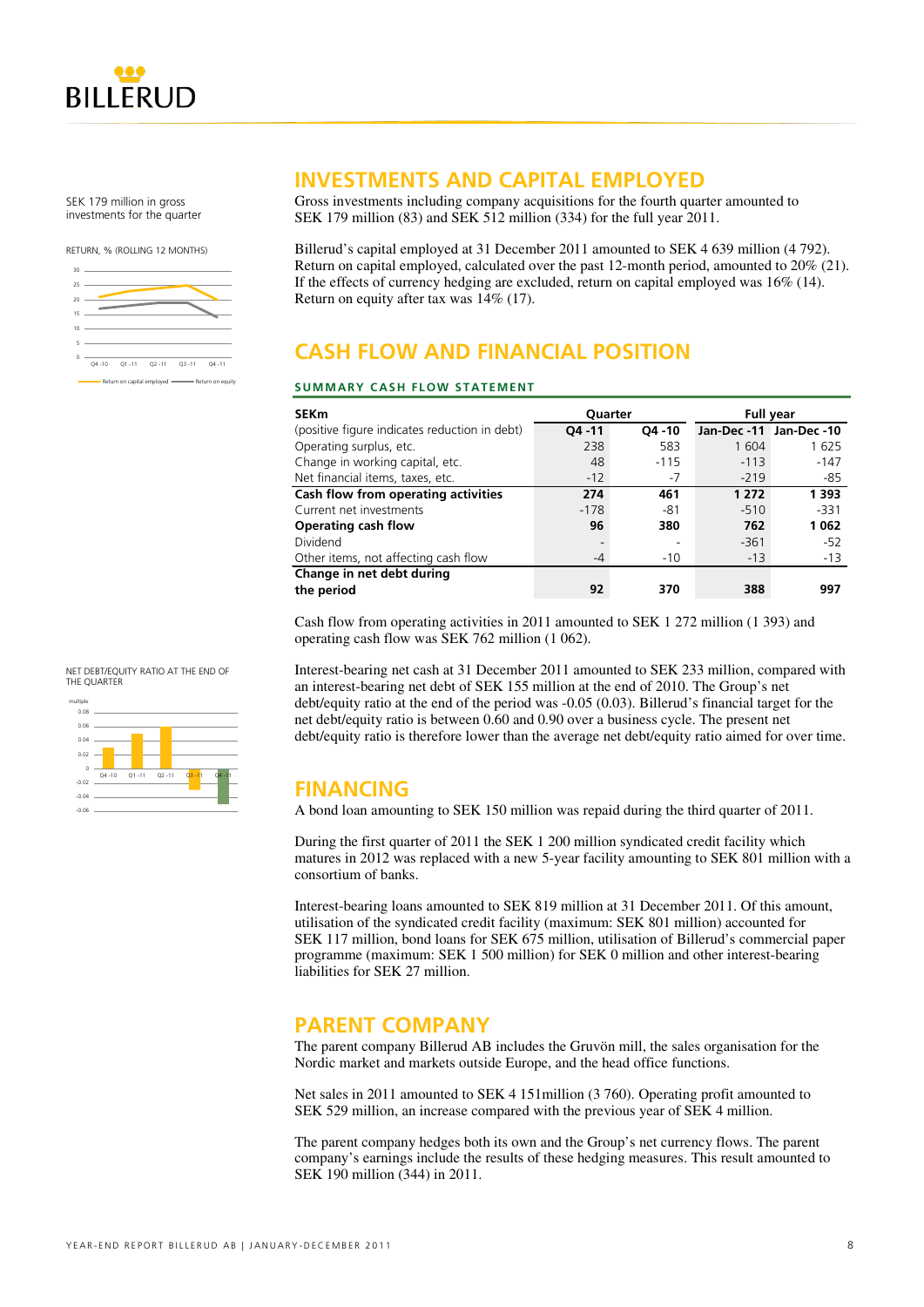

Investments in property, plant and equipment and intangible assets excluding shares in 2011 amounted to SEK 201 million (128). The average number of employees was 937 (924). Cash and bank balances and short-term investments amounted to SEK 842 million (644).

### **SEASONAL EFFECTS**

### **MAINTENANCE SHUTDOWNS**

In addition to ongoing maintenance during production, Billerud's mills normally also require more extensive maintenance at some time during the year. In order to carry out maintenance, production of pulp and paper is stopped – known as a maintenance shutdown. The cost of a maintenance shutdown mainly comprises the loss of volume related to the shutdown and fixed costs, mainly in the form of costs for maintenance and overtime work, as well as to some extent variable costs such as higher consumption of electricity and wood when production is restarted. The effects of shutdowns on earnings vary depending on the extent of the measures carried out, their nature and the actual length of the shutdown. Estimated cost of shutdown is an estimate of the impact on earnings of a normal shutdown in relation to a quarter during which no periodic maintenance shutdown takes place.

|                     | <b>Estimated</b><br>shutdown cost |              | cost by business area | Estimated breakdown of shutdown Planned dates of<br>maintenance shutdown |                                            |
|---------------------|-----------------------------------|--------------|-----------------------|--------------------------------------------------------------------------|--------------------------------------------|
| Mill                | (SEKm)                            | <b>PSP</b>   | PB                    | <b>MP</b>                                                                | 2012   2011   2010                         |
| Gruvön              | About 100                         |              |                       |                                                                          | About 30% About 60% About 10% Q4   Q4   Q2 |
| Karlsborg           | About 40                          | About 50% 0% |                       | About 50% Q3   Q3   Q3                                                   |                                            |
| Skärblacka About 60 |                                   |              |                       |                                                                          | About 70% About 15% About 15% Q3   Q2   Q3 |

Maintenance shutdowns at Beetham have an insignificant effect on Billerud's total earnings.

#### **OTHER SEASONAL EFFECTS**

A significant part of Billerud Flute® volumes are used to package fruit exports from the Mediterranean area. Demand from this customer group varies with the fruit export season and is normally highest from September to March each year. A significant portion of Billerud's sack paper and QuickFill® sack paper is used as packaging for cement and building materials. Demand for building materials in Europe is generally higher during the period May to October.

### **LARGEST SHAREHOLDERS**

#### **BILLERUD'S TEN LARGEST SHAREHOLDERS (30 DECEMBER 2011)**

|                                                     |             | Number of |
|-----------------------------------------------------|-------------|-----------|
| Shareholder                                         | Shareholder | votes, %  |
| Frapag Beteiligungsholding AG                       | 21 621 400  | 21.0      |
| DFA funds                                           | 2 918 268   | 2.8       |
| Government of Norway                                | 2 681 057   | 2.6       |
| Swedbank Robur funds                                | 2 619 203   | 2.5       |
| SHB funds                                           | 1 927 743   | 1.9       |
| SEB funds                                           | 1884 538    | 1.8       |
| Fourth Swedish National Pension Fund                | 1 532 918   | 1.5       |
| Nordea funds                                        | 1 146 016   | 1.1       |
| Avanza Pension Insurance                            | 793 982     | 0.8       |
| The Foundation for Baltic and East European Studies | 782 428     | 0.8       |
| <b>Total 10 largest shareholders</b>                | 37 907 553  | 36.8      |
| Total number of shares in the market                | 103 114 299 | 100.0     |

Source: SIS Ägarservice AB. Billerud's approximately1.7 million treasury shares and foreign custodian banks are excluded.

The proportion of foreign ownership was 48.6% of the number of shares in the market. The total number of owners (including nominee-registered) amounted to 107 795. More information about shareholder structure is available at www.billerud.com/investors.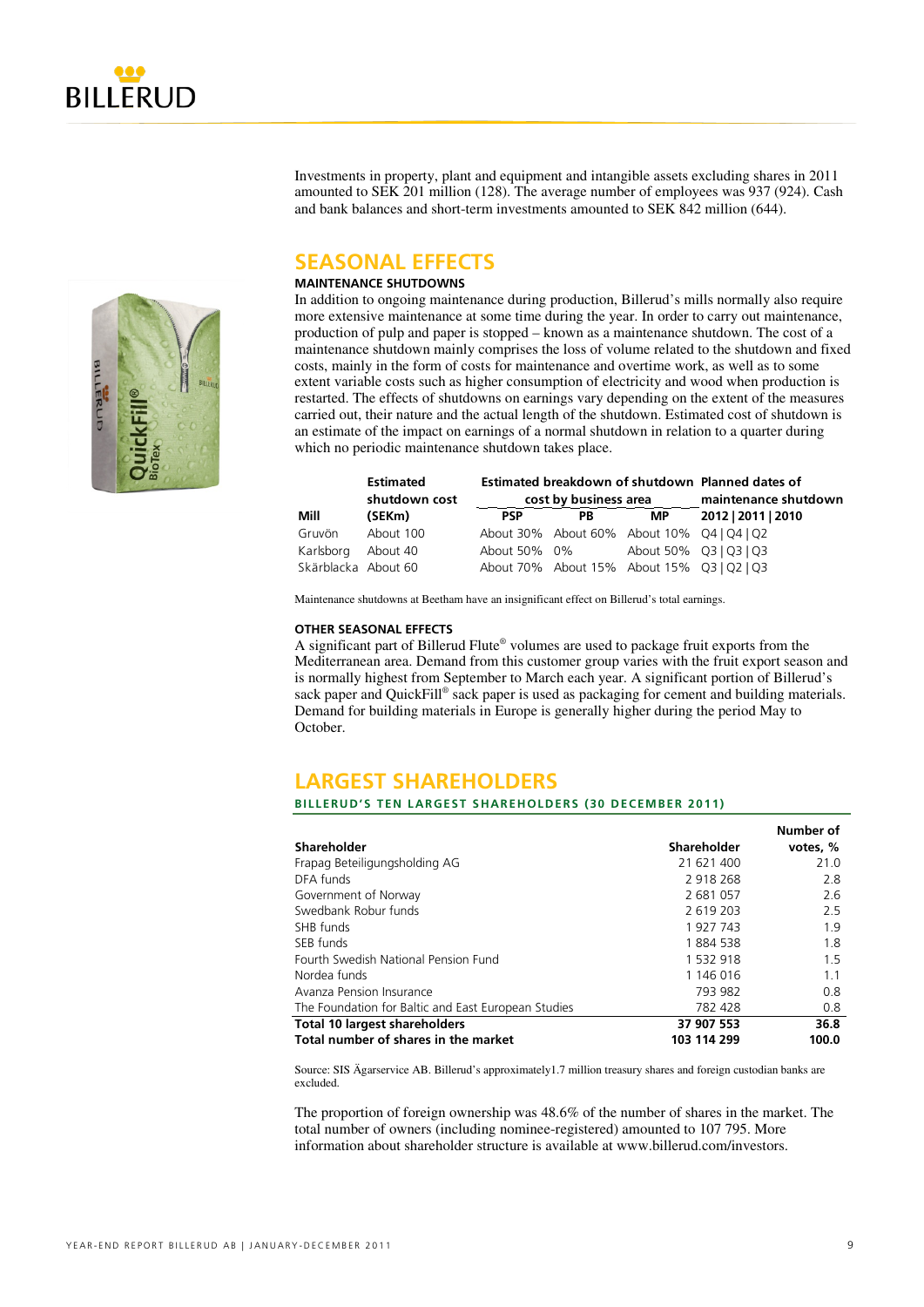



### **DISTRIBUTION OF SHARES**

### **DISTRIBUTION OF SHARES ( 30 DECEMBER 2011)**

| Registered number of shares          | 104 834 613 |
|--------------------------------------|-------------|
| Treasury shares                      | -1 720 314  |
| Total number of shares in the market | 103 114 299 |

No treasury shares have been purchased since year-end 2004.

### **SIGNIFICANT RISKS AND UNCERTAINTIES**

Billerud's products are generally dependent on the business cycle, in terms of both price development and potential sales volumes. The Group is exposed to currency fluctuations since most revenues are invoiced in foreign currency while a large part of operating expenses are in SEK. Changed conditions from the Swedish Energy Agency relating to allocation of electricity certificates after 2012 may have an impact on earnings. In 2011, the effect of sold electricity certificates affected operating profit by SEK 131 million (162). A more in-depth description of risks and a sensitivity analysis are provided on pages 71-75 of the 2010 Annual Report.

### **RELATED PARTY TRANSACTIONS**

No transactions have taken place between Billerud and related parties that significantly affect the company's position and earnings.

### **EVENTS AFTER THE END OF THE QUARTER**

The Board of Directors proposes a dividend of SEK 3.50 (3.50) per share for 2011.

Solna, 1 February 2012 Billerud AB (publ) Board of Directors

### **FINANCIAL CALENDAR**

Interim report January-March 2012 26 April 2012 Interim report January-June 2012 Interim report January-September 2012 25 October 2012

Billerud's annual report for 2011 will be available at the company and on www.billerud.com during the week commencing 2 April 2012. The 2012 AGM will be held on 9 May 2012.

### **ACCOUNTING PRINCIPLES**

The interim report for the Group is prepared in accordance with IAS 34 Interim Financial Reporting and the Swedish Annual Accounts Act. A number of amended standards and interpretations came into force with effect from 1 January 2011. None of the amendments that came into force have had any material impact on Billerud's financial statements. In addition to the amendments referred to above, the accounting principles applied in this interim report are the same as those used in the most recent annual report for 2010, see pages 76-84 and page 111 for definitions of key indicators. The interim report for the parent company is prepared in accordance with the Swedish Annual Accounts Act. Key figure definitions are provided on page 16 of this report. Starting on 1 January 2011, Billerud AB recognises group contributions received as financial income and group contributions provided as a financial expense.

This information in this year-end report is such that Billerud AB (publ) is obliged to publish pursuant to the Swedish Securities Markets Act. This report has been prepared in both a Swedish and an English version. In the event of variations between the two, the Swedish version shall take precedence. The report has not been reviewed by the company's auditors.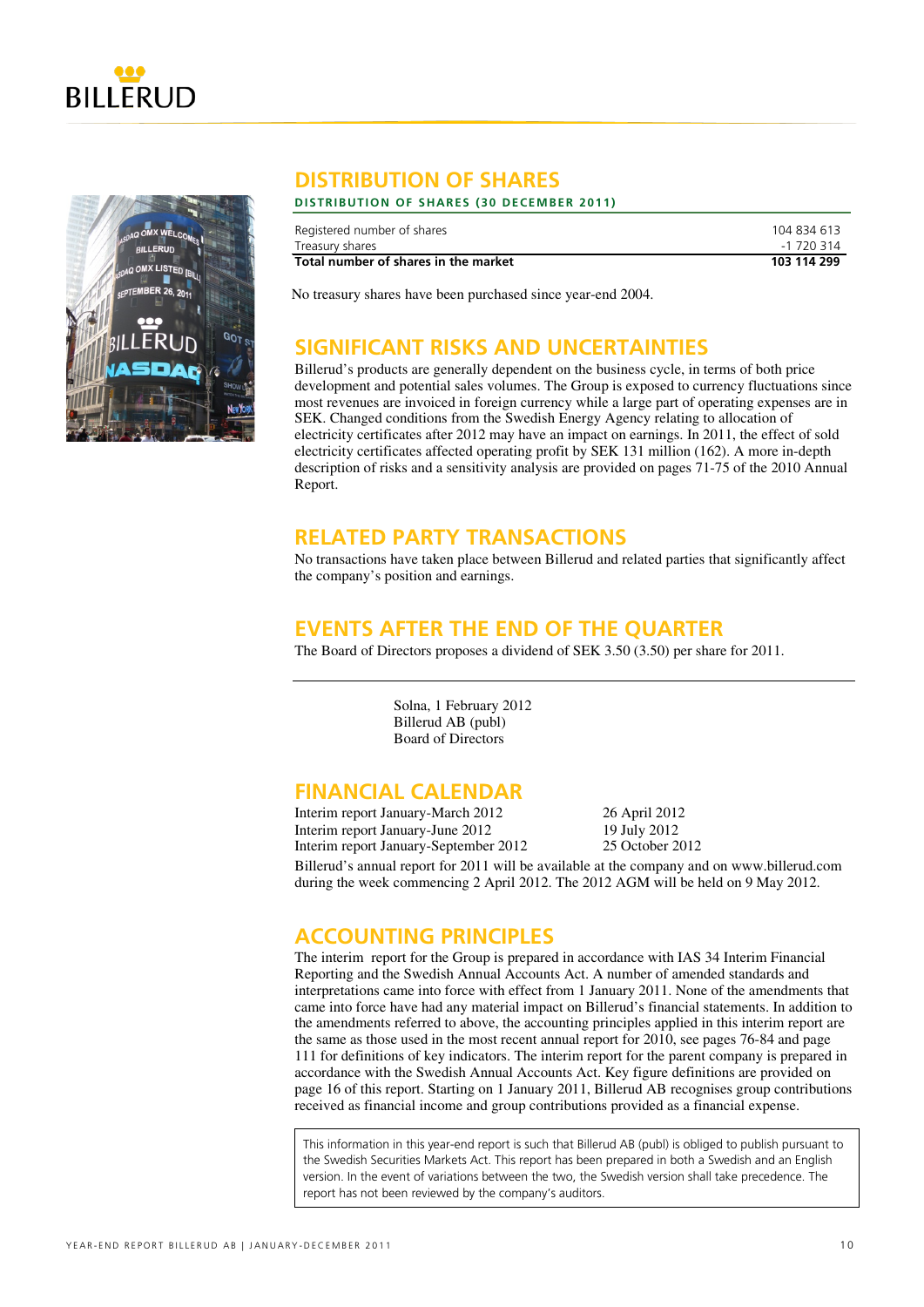### **BILLERUD GROUP INCOME STATEMENT**

|                                                         |          | Quarter   |           | <b>Full year</b> |          |
|---------------------------------------------------------|----------|-----------|-----------|------------------|----------|
| <b>SEKm</b>                                             | Q4 -11   | $O3 - 11$ | $04 - 10$ | 2011             | 2010     |
| Net sales                                               | 2 0 8 6  | 2 3 2 7   | 2 2 7 9   | 9 3 4 3          | 8828     |
| Other income                                            | 9        | 4         | 2         | 18               | 85       |
| <b>Operating income</b>                                 | 2 0 9 5  | 2 3 3 1   | 2 2 8 1   | 9 3 6 1          | 8913     |
| Change in inventories                                   | 69       | 0         | 213       | 1                | 105      |
| Raw materials and consumables                           | $-1095$  | $-1084$   | $-1175$   | $-4480$          | $-4241$  |
| Other external costs                                    | $-480$   | $-450$    | $-455$    | $-1863$          | $-1753$  |
| Employee benefits expense                               | $-363$   | $-341$    | $-372$    | $-1427$          | $-1377$  |
| Depreciation and impairment of non-current assets       | $-150$   | $-160$    | $-166$    | $-614$           | $-610$   |
| Profit/Loss from participations in associated companies | $-1$     | 0         | $\Omega$  | 0                | $\Omega$ |
| <b>Operating expenses</b>                               | $-2020$  | $-2035$   | $-1955$   | $-8383$          | $-7876$  |
| <b>Operating profit/loss</b>                            | 75       | 296       | 326       | 978              | 1037     |
| Financial income and expenses                           | $-13$    | -8        | $-18$     | $-45$            | $-77$    |
| Profit/Loss before tax                                  | 62       | 288       | 308       | 933              | 960      |
| Taxes                                                   | $-17$    | $-79$     | -83       | $-250$           | $-255$   |
| Net profit/loss for the period                          | 45       | 209       | 225       | 683              | 705      |
| Profit/Loss attributable to:                            |          |           |           |                  |          |
| Owners of the parent company                            | 45       | 209       | 225       | 683              | 705      |
| Non-controling interests                                | $\Omega$ |           |           | 0                |          |
| Net profit/loss for the period                          | 45       | 209       | 225       | 683              | 705      |
| <b>Earnings per share, SEK</b>                          | 0.44     | 2.03      | 2.19      | 6.63             | 6.84     |
| Diluted earnings per share, SEK                         | 0.44     | 2.03      | 2.18      | 6.61             | 6.83     |

### **STATEMENT OF COMPREHENSIVE INCOME**

|                                                                                 | Quarter        |           |           |        | <b>Full year</b> |  |  |
|---------------------------------------------------------------------------------|----------------|-----------|-----------|--------|------------------|--|--|
| <b>SEKm</b>                                                                     | $04 - 11$      | $Q3 - 11$ | $04 - 10$ | 2011   | 2010             |  |  |
| Net profit/loss for the period                                                  | 45             | 209       | 225       | 683    | 705              |  |  |
| Other comprehensive income                                                      |                |           |           |        |                  |  |  |
| Differences arising from the translation of foreign operations' accounts        | $-1$           | 6         | $-2$      |        | $-15$            |  |  |
| Change in fair value of available-for-sale financial assets for the period      | $\overline{0}$ | 0         | $\Omega$  |        | $\Omega$         |  |  |
| Change in fair value of cash flow hedges                                        | $-4$           | $-77$     | -65       | $-312$ | $-315$           |  |  |
| Change in fair value of cash flow hedges transferred to net profit/loss for the |                |           |           |        |                  |  |  |
| period                                                                          | 44             | $-5$      | 75        | 186    | 313              |  |  |
| Tax attributable to components of other comprehensive income                    | $-11$          | 22        | $-2$      | 33     |                  |  |  |
| Total comprehensive income for the period                                       | 73             | 155       | 231       | 593    | 689              |  |  |
| <b>Attributable to:</b>                                                         |                |           |           |        |                  |  |  |
| Owners of the parent company                                                    | 73             | 155       | 231       | 593    | 689              |  |  |
| Non-controling interests                                                        |                |           |           |        |                  |  |  |
| Total comprehensive income for the period                                       | 73             | 155       | 231       | 593    | 689              |  |  |

# **STATEMENT OF CHANGES IN EQUITY**

|                                                         | <b>Full year</b> |          |  |  |
|---------------------------------------------------------|------------------|----------|--|--|
| <b>SEKm</b>                                             | 2011             | 2010     |  |  |
| Opening balance                                         | 4637             | 3 9 9 5  |  |  |
| Comprehensive income for the period                     | 593              | 689      |  |  |
| Share-based payment to be settled in equity instruments |                  | $\Omega$ |  |  |
| Sales of treasury shares, incentive programme           |                  |          |  |  |
| Dividends paid                                          | $-361$           | $-52$    |  |  |
| Attributable to owners of the parent company            | 4 8 7 1          | 4637     |  |  |
| Non-controling interests                                |                  |          |  |  |
| <b>Closing balance</b>                                  | 4872             | 4637     |  |  |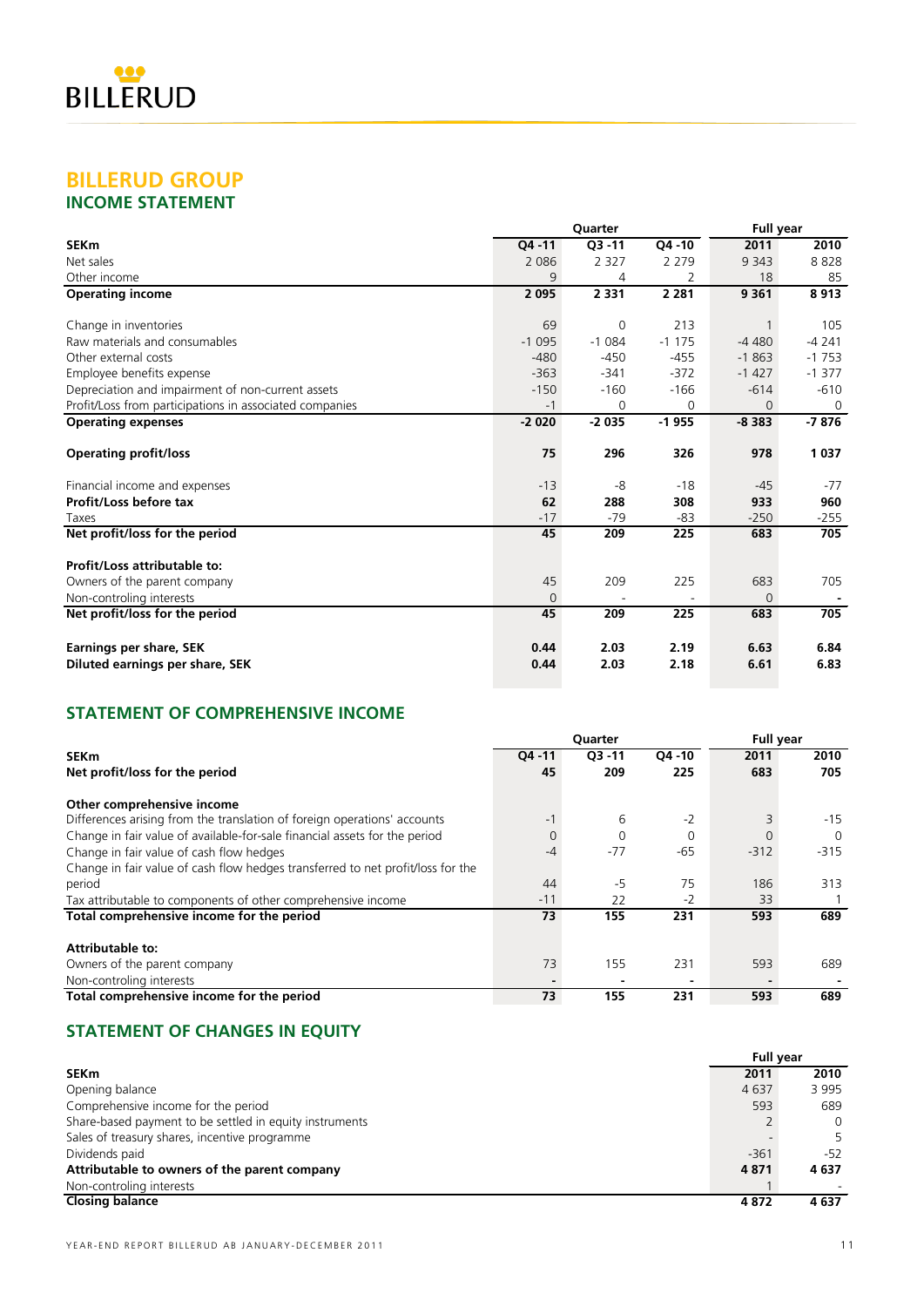

### **BALANCE SHEET**

|                                              | 31 Dec   | 30 Sep  | 31 Dec  |
|----------------------------------------------|----------|---------|---------|
| <b>SEKm</b>                                  | 2011     | 2011    | 2010    |
| Non-current assets                           | 5 5 0 8  | 5480    | 5 5 3 1 |
| Inventories                                  | 1 1 3 5  | 1088    | 1 0 7 0 |
| Accounts receivable                          | 1 3 9 1  | 1570    | 1412    |
| Other current assets                         | 372      | 269     | 447     |
| Cash and cash equivalents                    | 929      | 829     | 740     |
| <b>Total assets</b>                          | 9 3 3 5  | 9 2 3 6 | 9 200   |
| Attributable to owners of the parent company | 4871     | 4798    | 4 6 3 7 |
| Non-controling interests                     |          |         |         |
| <b>Shareholders' equity</b>                  | 4872     | 4798    | 4 6 3 7 |
| Interest-bearing liabilities                 | 819      | 814     | 798     |
| Provisions for pensions                      | 219      | 215     | 207     |
| Other provisions                             | 36       | 28      | 27      |
| Deferred tax liabilities                     | 1 4 6 7  | 1 3 9 3 | 1434    |
| <b>Total non-current liabilities</b>         | 2 5 4 1  | 2 4 5 0 | 2466    |
| Interest-bearing liabilities                 | $\Omega$ | 0       | 150     |
| Accounts payables                            | 1 2 2 7  | 1 1 2 2 | 1 1 5 7 |
| Other liabilities and provisions             | 695      | 866     | 790     |
| <b>Total current liabilities</b>             | 1922     | 1988    | 2 0 9 7 |
| <b>Total equity and liabilities</b>          | 9 3 3 5  | 9 2 3 6 | 9 200   |

### **STATEMENT OF CASH FLOW**

|                                                        |        | Quarter   |         | <b>Full year</b> |         |
|--------------------------------------------------------|--------|-----------|---------|------------------|---------|
| <b>SEKm</b>                                            | Q4 -11 | $Q3 - 11$ | Q4 - 10 | 2011             | 2010    |
| Operating surplus, etc. 1)                             | 238    | 464       | 583     | 1 604            | 1625    |
| Change in working capital, etc.                        | 48     | 83        | $-115$  | $-113$           | $-147$  |
| Net financial items, taxes, etc.                       | $-12$  | $-16$     | $-7$    | $-219$           | -85     |
| Cash flow from operating activities                    | 274    | 531       | 461     | 1 2 7 2          | 1 3 9 3 |
|                                                        |        |           |         |                  |         |
| Investments in property, plant and equipment           | $-179$ | $-121$    | -83     | $-512$           | $-334$  |
| Acquisition of financial assets                        |        | -50       | $-100$  | $-81$            | $-261$  |
| Disposal of property, plant and equipment              | 1      | 0         | 2       | 2                | 3       |
| Cash flow from investing activities                    | $-178$ | $-171$    | $-181$  | $-591$           | $-592$  |
|                                                        |        |           |         |                  |         |
| Change in interest-bearing liabilities                 | 6      | $-131$    | $-199$  | $-132$           | $-820$  |
| Dividend                                               |        |           |         | $-361$           | $-52$   |
| Sale of treasury shares, incentive programme           |        |           |         |                  | 5       |
| Cash flow from financing activities                    | 6      | $-131$    | $-198$  | -493             | -867    |
| Total cash flow (=change in cash and cash equivalents) | 102    | 229       | 82      | 188              | -66     |
| Cash and cash equivalents at start of period           | 829    | 597       | 663     | 740              | 818     |
| Translation differences in cash and cash equivalents   | $-2$   | 3         | -5      |                  | $-12$   |
| Cash and cash equivalents at the end of the period     | 929    | 829       | 740     | 929              | 740     |

1) The amount for the period January - December 2011 includes operating profit of SEK 978 million, reversed depreciation SEK 614 million, increase in pension liabilities SEK 3 million, net of produced and sold electricity certificates and sold emission rights SEK -6 million, change in restructuring provisions SEK 9 million, capital gain SEK 1 million and incentive programme SEK 5 million. The amount for the period January – December 2010 includes operating profit SEK 1 037 million, reversed depreciation SEK 610 million, increase in pension liabilities SEK 7 million, net of produced and sold electricity certificates and sold emission rights SEK -29 million.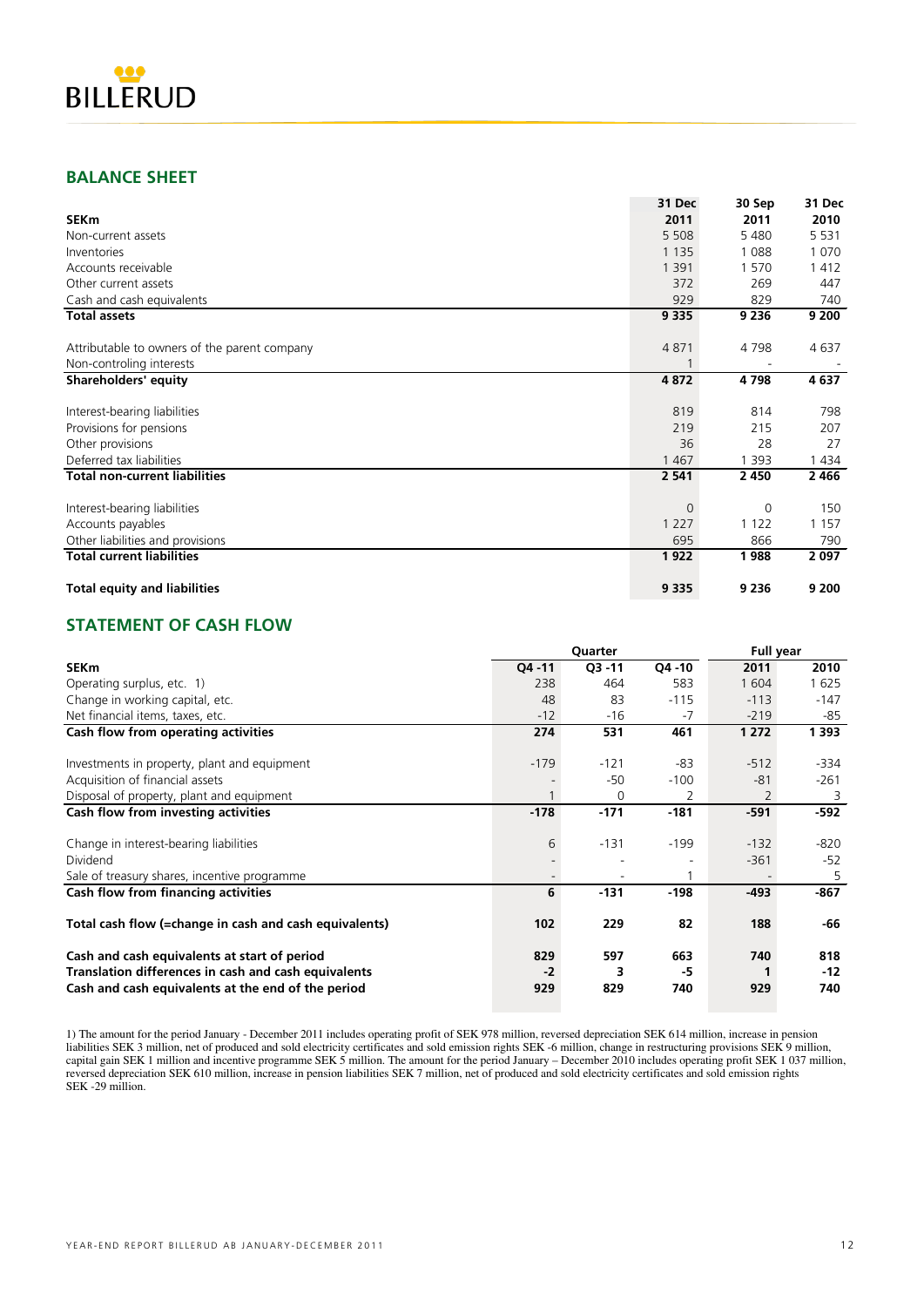

### **KEY FIGURES**

Equity per share, SEK

|                                                     |              |                |                |           |           |                | <b>Full year</b> |           |  |
|-----------------------------------------------------|--------------|----------------|----------------|-----------|-----------|----------------|------------------|-----------|--|
|                                                     |              |                |                |           |           |                | 2011             | 2010      |  |
| <b>Margins</b>                                      |              |                |                |           |           |                |                  |           |  |
| Gross margin, %                                     |              |                |                |           |           |                | 17               | 19        |  |
| Operating margin, %                                 |              |                |                |           |           |                | 10               | 12        |  |
| Return (rolling 12 months)                          |              |                |                |           |           |                |                  |           |  |
| Return on capital employed, %                       |              |                |                |           |           |                | 20               | 21        |  |
| Return on total capital, %                          |              |                |                |           |           |                | 11               | 12        |  |
| Return on equity, %                                 |              |                |                |           |           |                | 14               | 17        |  |
| Return on equity after dilution, %                  |              |                |                |           |           |                | 14               | 17        |  |
| Capital structure at end of period                  |              |                |                |           |           |                |                  |           |  |
| Capital employed, SEKm                              |              |                |                |           |           |                | 4639             | 4 792     |  |
| Equity, SEKm                                        |              |                |                |           |           |                | 4872             | 4637      |  |
| Interest-bearing net debt, SEKm                     |              |                |                |           |           |                | $-233$           | 155       |  |
| Net debt/equity ratio, multiple                     |              |                |                |           |           |                | $-0.05$          | 0.03      |  |
| Net debt/equity ratio after dilution, multiple      |              |                |                |           |           |                | $-0.05$          | 0.03      |  |
| Equity ratio, %                                     |              |                |                |           |           |                | 52               | 50        |  |
| Equity ratio after dilution, %                      |              |                |                |           |           |                | 52               | 50        |  |
| Key figures per share                               |              |                |                |           |           |                |                  |           |  |
| Earnings per share, SEK                             |              |                |                |           |           |                | 6.63             | 6.84      |  |
| Average number of shares, thousands                 |              |                |                |           |           |                | 103 114          | 103 062   |  |
| Earnings per share after dilution, SEK              |              |                |                |           |           |                | 6.61             | 6.83      |  |
| Average number of shares after dilution, thousands  |              |                |                |           |           |                | 103 406          | 103 254   |  |
| Cash flow from operating activities per share, SEK  |              |                |                |           |           |                | 12.33            | 13.52     |  |
| Operating cash flow per share, SEK                  |              |                |                |           |           |                | 7.39             | 10.30     |  |
| Equity per share, SEK                               |              |                |                |           |           |                | 47.24            | 44.97     |  |
| Number of share at the end of the period, thousands |              |                |                |           |           |                | 103 114          | 103 114   |  |
| Equity per share after dilution, SEK                |              |                |                |           |           |                | 47.11            | 44.88     |  |
| Number of share at the end of the period, thousands |              |                |                |           |           |                | 103 406          | 103 306   |  |
|                                                     |              |                |                |           |           |                |                  |           |  |
| Other key figures                                   |              |                |                |           |           |                |                  |           |  |
| Gross investments, SEKm                             |              |                |                |           |           |                | 512              | 334       |  |
| Average number of employees                         |              |                |                |           |           |                | 2 2 7 7          | 2 2 4 0   |  |
| <b>QUARTERLY KEY FIGURES</b>                        |              |                |                |           |           |                |                  |           |  |
|                                                     | Q4 -11       | $Q3 - 11$      | $Q2 - 11$      | $Q1 - 11$ | $Q4 - 10$ | $Q3 - 10$      | $Q2 - 10$        | $Q1 - 10$ |  |
| Earnings per share, SEK                             | 0.44         | 2.03           | 1.88           | 2.28      | 2.19      | 1.84           | 1.30             | 1.52      |  |
| Cash flow from operating activities                 |              |                |                |           |           |                |                  |           |  |
| per share, SEK                                      | 2.66         | 5.15           | 4.54           | $-0.01$   | 4.49      | 4.49           | 2.01             | 2.53      |  |
| Return on capital employed, %                       | 2            | 6              | 6              | 7         | 7         | 6              | 4                | 5         |  |
| Return on equity, %                                 | $\mathbf{1}$ | $\overline{4}$ | $\overline{4}$ | 5         | 5         | $\overline{4}$ | 3                | 4         |  |

Return on equity, %<br>
Return on equity, % 1 4 4 5 5 4 3 4<br>
Equity per share, SEK 4 47.24 46.53 45.02 47.22 44.97 42.72 40.24 39.89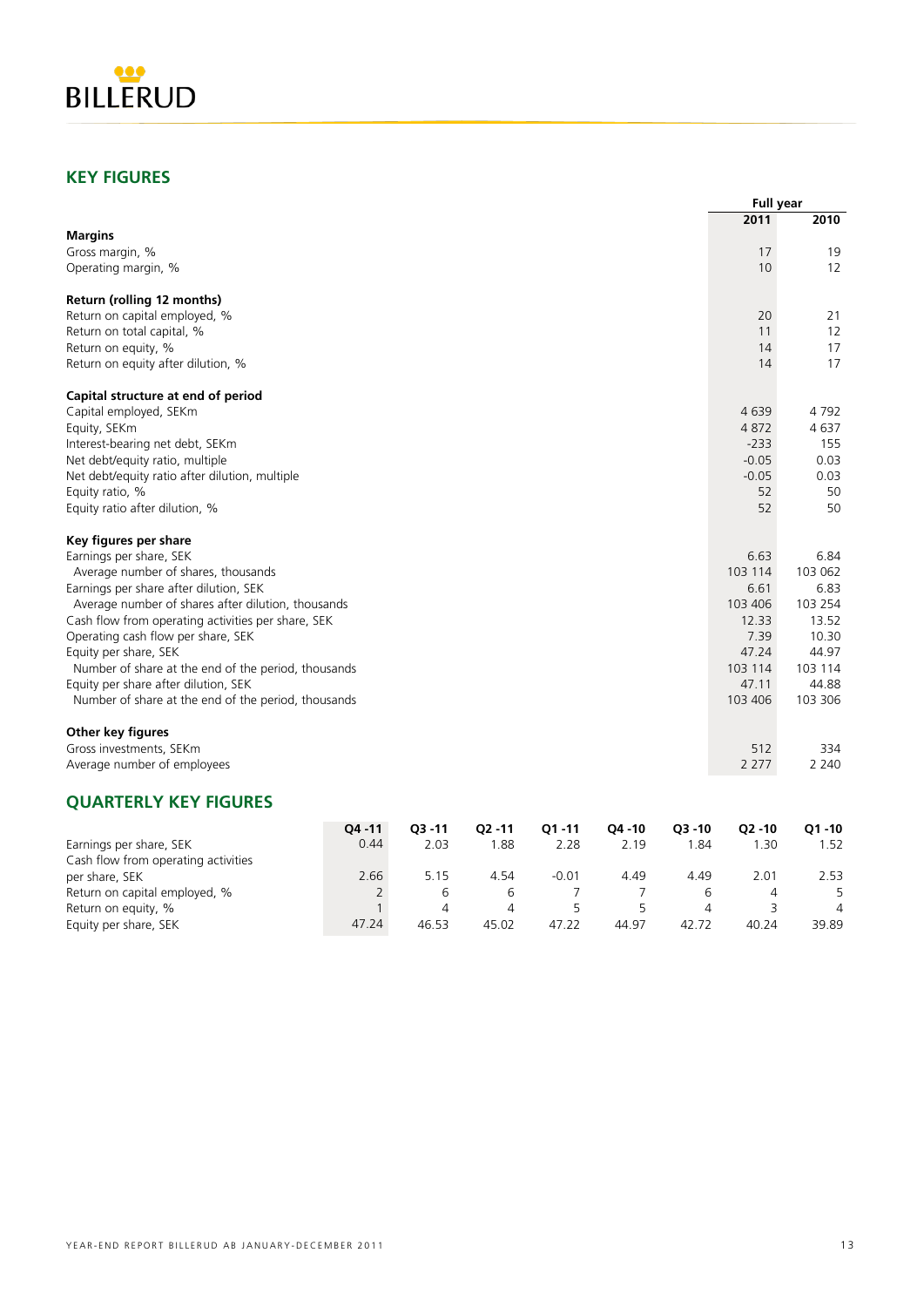

### **PARENT COMPANY SUMMARISED INCOME STATEMENT**

|                                                 | <b>Ouarter</b> |           | <b>Full year</b> |         |  |
|-------------------------------------------------|----------------|-----------|------------------|---------|--|
| <b>SEKm</b>                                     | $04 - 11$      | $O4 - 10$ | 2011             | 2010    |  |
| Operating income                                | 909            | 1 0 9 7   | 4 1 8 5          | 3881    |  |
| Operating expenses                              | $-895$         | $-888$    | $-3656$          | -3 356  |  |
| <b>Operating profit/loss</b>                    | 14             | 209       | 529              | 525     |  |
| Financial income and expenses                   | 1 0 6 0        | $-223$    | 1 0 5 1          | $-271$  |  |
| Profit/Loss after financial income and expenses | 1074           | $-14$     | 1580             | 254     |  |
| Appropriations                                  | $-2212$        | 2 0 9 8   | $-2, 212$        | 2 0 9 8 |  |
| Profit/loss before tax                          | $-1138$        | 2 0 8 4   | $-632$           | 2 3 5 2 |  |
| Taxes                                           | 301            | $-550$    | 168              | $-618$  |  |
| Net profit/loss for the period                  | $-837$         | 1 5 3 4   | $-464$           | 1734    |  |

2010 Financial income and expenses as well as Taxes are recalculated due to the new principles for recognition of group contributions.

### **SUMMARISED BALANCE SHEET**

|                                     | 31 Dec  | 31 Dec  |
|-------------------------------------|---------|---------|
| SEKm                                | 2011    | 2010    |
| Non-current assets                  | 4 1 9 8 | 4 14 6  |
| Current assets                      | 3 9 3 1 | 2 9 2 7 |
| <b>Total assets</b>                 | 8 1 2 9 | 7073    |
| -                                   |         |         |
| Shareholders' equity                | 3 0 9 0 | 3915    |
| Untaxed reserves                    | 2 2 1 2 |         |
| Provisions                          | 543     | 869     |
| Interest-bearing liabilities        | 1 409   | 1 2 2 7 |
| Other liabilities                   | 875     | 1 0 6 2 |
| <b>Total equity and liabilities</b> | 8 1 2 9 | 7073    |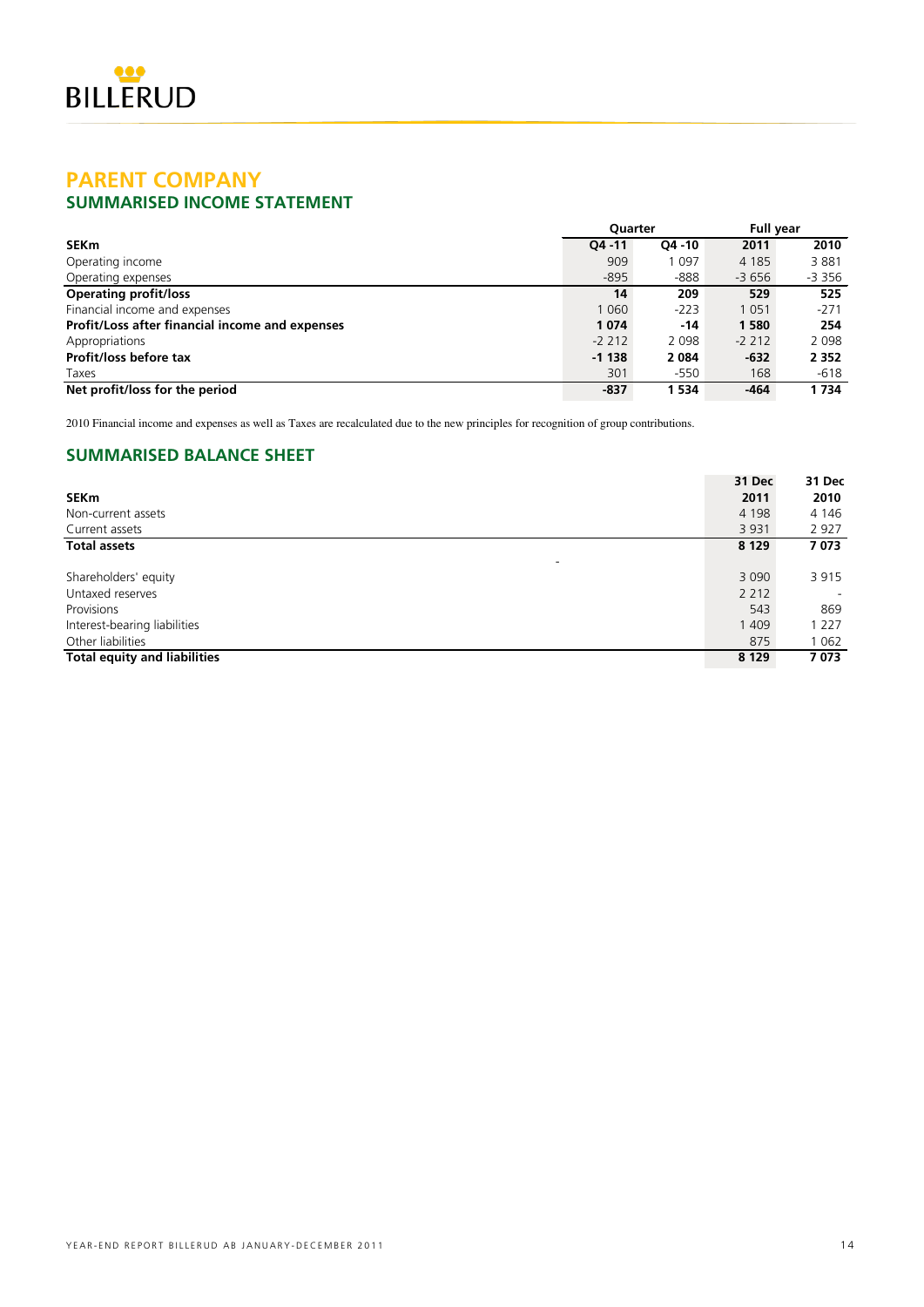

### **BUSINESS AREAS**

The Group's operations are governed and reported per Billerud's three business areas - Packaging & Speciality Paper, Packaging Boards and Market Pulp. Non-current assets and capital investments cannot be broken down by business area since the business areas are highly integrated in terms of production.

Other business comprises group-wide functions such as corporate headquarters, wood supplies and the sales organisations. Other business also reports profit shares in the associated company ScandFibre Logistics AB, as well as the subsidiaries Tenova Bioplastics AB, Nine TPP AB and Billerud Inc. Other business also includes results from hedging of the Group's net currency flows, the result of pulp price hedges and group eliminations.

The results of the business areas are reported excluding the effects of currency hedging and excluding the effect on profit/loss of remeasurement of trade receivables in foreign currency and currency effects in connection with payments. These effects are reported separately on the line Currency hedging, etc. The part of currency exposure relating to changes in invoicing rates is included in the business area's profit or loss.

### **NET SALES**

### **QUARTERLY PER BUSINESS AREA AND FOR THE GROUP**

|                              |           |           |         |           |         |           |           |           | Jan-Dec | Jan-Dec |
|------------------------------|-----------|-----------|---------|-----------|---------|-----------|-----------|-----------|---------|---------|
| <b>SEKm</b>                  | $04 - 11$ | $03 - 11$ | 02 - 11 | $01 - 11$ | Q4 - 10 | $O3 - 10$ | $02 - 10$ | $O1 - 10$ | 2011    | 2010    |
| Packaging & Speciality Paper | 941       | 056       | 079     | 217       | 020     | 085       | 009       | 052       | 4 2 9 3 | 4 1 6 6 |
| Packaging Boards             | 644       | 696       | 704     | 728       | 648     | 649       | 518       | 613       | 2 7 7 2 | 2 4 2 8 |
| Market Pulp                  | 416       | 465       | 435     | 436       | 450     | 452       | 445       | 384       | 752     | 731     |
| Currency hedging, etc.       | 16        | 46        | 90      | 78        | 54      | $-17$     | 52        | 64        | 230     | 153     |
| Other and eliminations       | 69        | 64        | 75      | 88        | 107     | 82        | 84        | 77        | 296     | 350     |
| <b>Total Group</b>           | 2086      | 2 3 2 7   | 2 383   | 547       | 2 2 7 9 | 2 251     | 2 108     | 2 190     | 9 3 4 3 | 8828    |

### **OPERATING PROFIT/LOSS**

### **QUARTERLY PER BUSINESS AREA AND FOR THE GROUP**

|                              |         |           |           |       |        |           |           |           | Jan-Dec | Jan-Dec |
|------------------------------|---------|-----------|-----------|-------|--------|-----------|-----------|-----------|---------|---------|
| <b>SEKm</b>                  | 04 - 11 | $03 - 11$ | $O2 - 11$ | 01-11 | O4 -10 | $O3 - 10$ | $O2 - 10$ | $O1 - 10$ | 2011    | 2010    |
| Packaging & Speciality Paper | 65      | 143       | 102       | 140   | 31     | 106       | 84        | 96        | 450     | 417     |
| Packaging Boards             | 60      | 119       | 94        | 97    | 122    | 107       | $-14$     | 56        | 370     | 271     |
| Market Pulp                  | $-24$   | 30        | 20        | 38    | 53     | 92        | 100       | 31        | 64      | 276     |
| Currency hedging, etc.       | 16      | 46        | 90        | 78    | 54     | $-17$     | 52        | 64        | 230     | 153     |
| Other and eliminations       | $-42$   | -42       | -31       | $-21$ | $-34$  | $-12$     | $-21$     | $-13$     | $-136$  | -80     |
| <b>Total Group</b>           | 75      | 296       | 275       | 332   | 326    | 276       | 201       | 234       | 978     | 037     |

### **OPERATING MARGIN**

### **QUARTERLY PER BUSINESS AREA AND FOR THE GROUP**

|                              |           |           |           |           |         |           |           |           | Jan-Dec | Jan-Dec |
|------------------------------|-----------|-----------|-----------|-----------|---------|-----------|-----------|-----------|---------|---------|
| %                            | $04 - 11$ | $O3 - 11$ | $Q2 - 11$ | $Q1 - 11$ | Q4 - 10 | $Q3 - 10$ | $Q2 - 10$ | $O1 - 10$ | 2011    | 2010    |
| Packaging & Speciality Paper |           |           |           |           |         |           |           | q         | 10      | 10      |
| Packaging Boards             |           |           |           |           | 19      | 16        | -3        | a         | 13      |         |
| Market Pulp                  | -b        |           |           |           |         | 20        |           | 8         | 4       | 16      |
| Group                        |           |           |           |           | 14      |           | 10        |           | 10      |         |

### **SALES VOLUMES**

### **QUARTERLY PER BUSINESS AREA AND FOR THE GROUP**

|                              |           |           |           |           |           |           |           |           | Jan-Dec | Jan-Dec |
|------------------------------|-----------|-----------|-----------|-----------|-----------|-----------|-----------|-----------|---------|---------|
| ktonnes                      | $04 - 11$ | $O3 - 11$ | $O2 - 11$ | $O1 - 11$ | $04 - 10$ | $O3 - 10$ | $O2 - 10$ | $O1 - 10$ | 2011    | 2010    |
| Packaging & Speciality Paper | 112       | 19        | 126       | 150       | 121       | 133       | 132       | 138       | 507     | 524     |
| Packaging Boards             | 115       | '25       | 128       | 136       | 121       | 125       | 106       | 130       | 504     | 482     |
| Market Pulp                  | 88        | 91        | 81        | 83        | 81        | 74        |           | 75        | 343     | 301     |
| Total                        | 315       | 335       | 335       | 369       | 323       | 332       | 309       | 343       | 354     | 307     |